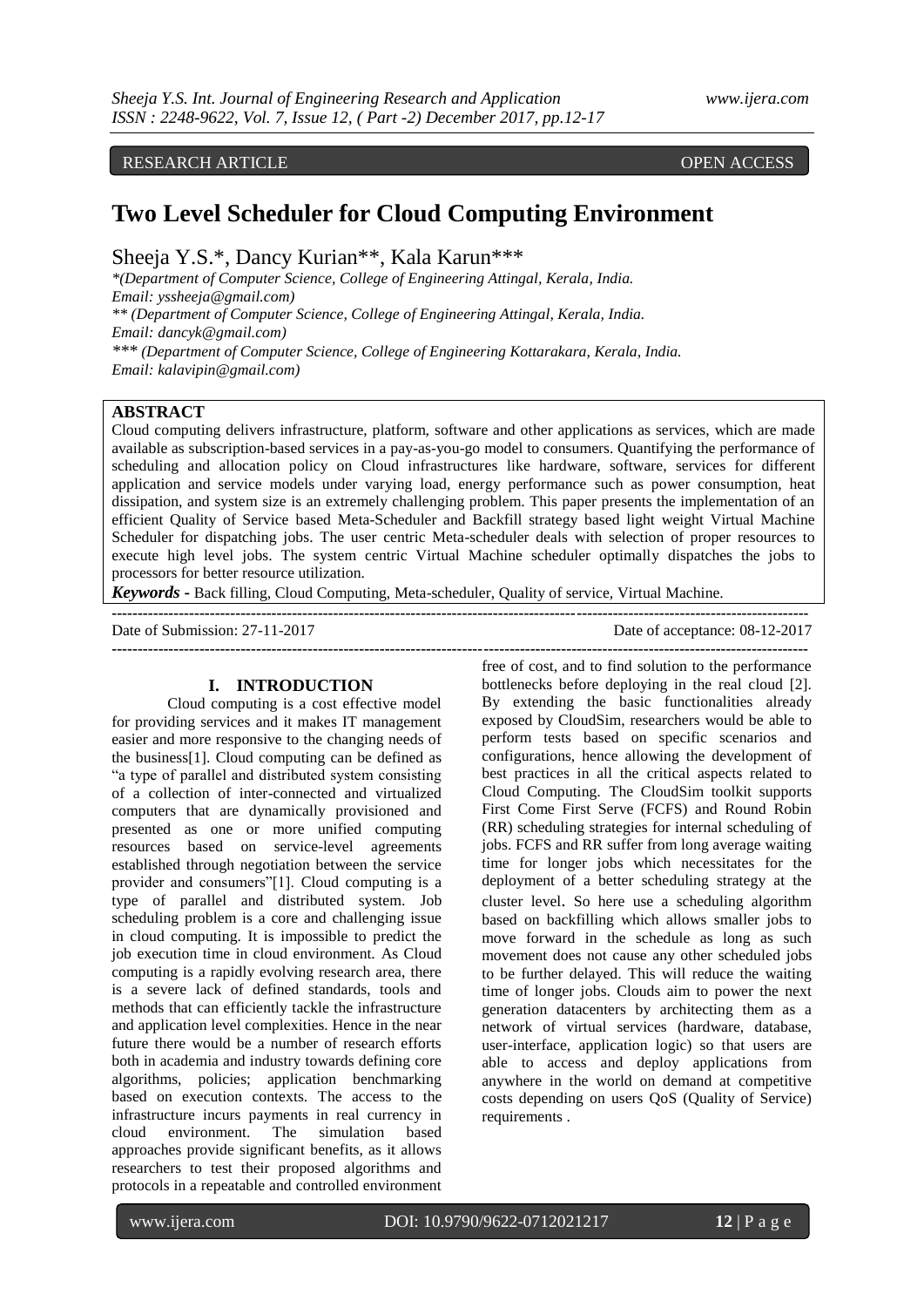# **II. PROBLEM DEFINITION**

There are various scheduling techniques available for the scheduling of jobs in cloud computing. The CloudSim [3] toolkit supports First Come First Serve (FCFS) and Round Robin (RR) scheduling strategies for internal scheduling of jobs. FCFS and RR suffer from long average waiting time for longer jobs which necessitates for the deployment of a better scheduling strategy at the cluster level. Back filling scheduling policies allows smaller jobs to move forward in the schedule as long as such movement doesn't cause any other scheduled job to be further delayed.

This work concentrates on the design of a system that schedules various types of jobs in cloud environment. The activities involved in job scheduling for cloud environment includes the selection of processing resource like datacenter, host and virtual machine and the processing order of jobs(cloudlets) for every resource. Some of the constraints to be considered for scheduling include the QoS specifications like deadline, budget, and software licenses of jobs, job dependencies and resource limitations. The proposed two- level scheduler focuses on optimizing the system throughput by maximizing the overall resource utilization and guaranteeing increased performance of the applications. The proposed approach extends the CloudSim toolkit [2], by implementing a novel high-level meta-scheduler. The Meta scheduler selects proper datacenter based on customer requirements like deadline and budget. As metascheduler cannot have a control over the resources at a datacenter and the full set of jobs submitted to the resources, implemented a low-level local scheduler to perform efficient job scheduling in cloud environment. This low level scheduler is designed based on backfilling concept. The simple VM Provisioner of the CloudSim chooses the host with less PEs in use, as the host for VM. This heuristics ensures load balancing. Nevertheless, many VM Create Requests fail, even though the required numbers of free PEs are available across various hosts. This paper also modified the simple VM provisioner to optimal VM provisioner.

## **III. LITERATURE SURVEY**

The default algorithms used by current batch job schedulers for parallel supercomputers are all rather similar to each other. In essence, they select jobs for execution in first- come-first-serve (FCFS) order, and run each job to completion. The problem is that this simplistic approach causes significant fragmentation, as jobs do not pack perfectly and processors are left idle [4]. Most schedulers therefore use backfilling: if the next queued job cannot run because sufficient processors are not available, the scheduler nevertheless

continues to scan the queue, and selects smaller jobs that may utilize the available resources.

# **3.1 Scheduling Algorithms**

General concept of backfilling allows smaller jobs to move forward in the schedule as long as such movement does not cause any other scheduled jobs to be further delayed. This section discusses some of the variants of the Backfilling scheduling strategies that can be used at the cluster level. In EASY (Extensible Argonne scheduling sYstem) backfilling, only the first queued job is given Earliest Start Time.[6] Now it is possible to schedule and dispatch the smaller jobs if they would not delay the start of the job in the head of the waiting queue. In the second approach namely, Conservative Backfilling every queued job is given guaranteed start time, so that it has a bounded delay [5]. The third approach namely, Slack based backfilling differs from conservative method by supporting priorities. It assigns each waiting job some slack, which measures the maximal amount of time that the job may be delayed beyond its initially assigned start time. When a job is delayed or speeds up its slack changes accordingly. This way the scheduler enjoys more flexibility than conservative scheduling, but still retains the execution guarantee. The conservative backfilling achieves the same result as the slack based method, but it is comparatively light weight. Hence this proposed work implements conservative backfilling at the cluster level for better throughput.

# **3.1.1 EASY (Extensible Argonne scheduling System) Backfilling**

Backfilling requires the runtime of jobs to be known: both when computing the reservation (requires knowing when processors of currently running jobs will become available) and when determining if waiting jobs are eligible for backfilling (must terminate before the reservation). Therefore, EASY required users to provide a runtime estimate for all submitted jobs and the practice continues to this day. Jobs that exceed their estimates are killed, so as not to violate subsequent commitments. The assumption is that users would be motivated to pro-vide accurate estimates, because jobs would have a better chance to backfill if their estimates are tight, but would be killed if they are too short [6].

In EASY backfilling, the scheduler may [backfill](https://code.google.com/p/pyss/wiki/Backfilling) later jobs even if that delays the expected start time of other jobs, so long as the first jobs expected start time isn't delayed. EASY backfilling selects a small job to backfill if it does not delay the start time of the first job in the queue. The resource utilization is improved. The requirement of userestimated run-time of jobs is lower. The small jobs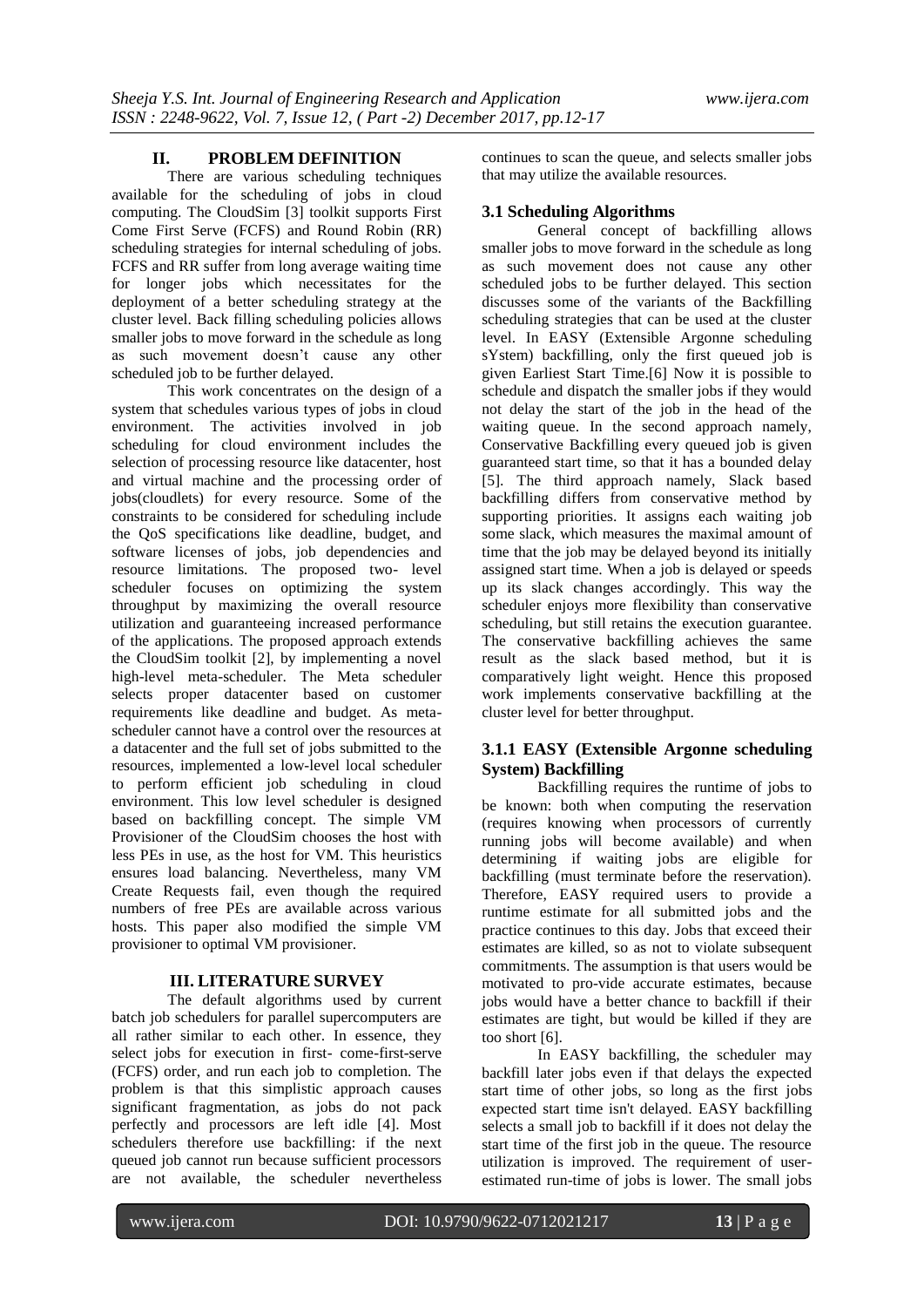will be able to get more opportunities for backfilling. It is more flexible to backfill. However, the large job may be delayed to run more easily. The main drawback is the wide jobs get reservation only if they are at front of the queue.

# **3.1.2 Conservative Backfilling**

A key benefit of Conservative Backfilling is that each job is granted a guaranteed starting time when it is submitted. (It may start earlier, but will not be delayed later than this time.) These guarantees lead Conservative Backfilling to benefit wide jobs, jobs requiring many processors, relative to other backfilling strategies From a fairness standpoint, this guarantee ensures that wide or long jobs, which are less likely to benefit from backfilling, are not harmed by jobs that backfill more easily. These guarantees also make the scheduler more predictable since each user has a bound on when their jobs will run [5] [6].

Conservative backfilling maintains a profile containing a tentative schedule for all jobs. When a job arrives, it is placed in the earliest possible spot within the profile, i.e. it is scheduled to start at the earliest time that does not disturb any previously placed job. The only other profile changes occur when a job finishes early, creating a "hole" that potentially allows other jobs to move earlier. In this case, Conservative initiates compression, the reexamination of each job in the order of its current starting time in the profile. Each job is removed from the schedule and then reinserted at the earliest possible time. Compression never delays a job since the job can always fit back into the profile at the same spot, but some jobs move earlier, into a hole or spaces vacated by jobs that have moved. Since no job's planned start time is ever delayed, each job's initial reservation is an upper bound on its actual starting time. EASY and Conservative Backfilling use First-Come-First-Serve (FCFS) order. The disadvantage is that it is unnecessary to provide reservation to all jobs whether it is truly needed or not. This will reduce the backfilling effect.

# **3.1.3 Slack Based Backfilling**

This approach is based on conservative backfilling but relaxes it by permitting constrained delays, called slack. The goal is to increase utilization in high-load phases and subsequently response times by better packing, while keeping the schedule close to FCFS. The low level local scheduler is implemented using conservative backfilling algorithm. When a job is delayed or speeds up its slack changes accordingly. This way the scheduler enjoys more flexibility than conservative scheduling, but still retains the execution guarantee [6]. The conservative backfilling achieves the same result as the slack

based method, but it is comparatively light weight. Hence our proposed work implements conservative backfilling at the cluster level for better throughput.

# **3.2 Cloud Simulator-CloudSim**

The access to real cloud infrastructure incurs payments in real currency in cloud environment. The simulation based approaches provide significant benefits, as it allows researchers to test their proposed algorithms and protocols in a repeatable and controlled environment free of cost, and to find solution to the performance bottlenecks before deploying in the real cloud [2].

# **3.2.1 Modeling CloudSim**

The core hardware infrastructure services related to the Clouds are modelled in the simulator by a Datacenter component for handling service requests. These requests are application elements sandboxed within VMs, which need to be allocated a share of processing power on Datacenter's host components. By VM processing, it means a set of operations related to VM life cycle: provisioning of a host to a VM, VM creation, VM destruction, and VM migration.

A Datacenter is composed by a set of hosts, which is responsible for managing VMs during their life cycles. Host is a component that represents a physical computing node in a Cloud: it is assigned a pre-configured processing (expressed in millions of instructions per second –MIPS, per CPU core), memory, storage, and a scheduling policy for allocating processing cores to virtual machines. The Host component implements interfaces that support modeling and simulation of both single-core and multi-core nodes.

Allocation of application-specific VMs to Hosts in a Cloud-based data center is the responsibility of the Virtual Machine Provisioner component. This component exposes a number of custom methods for researchers, which aids in implementation of new VM provisioning policies based on optimization goals (user centric, system centric). The default policy implemented by the VM Provisioner is a straightforward policy that allocates a VM to the Host in First-Come-First-Serve (FCFS) basis. The system parameters such as the required number of processing cores, memory and storage as requested by the Cloud user form the basis for such mappings. Other complicated policies can be written by the researchers based on the infrastructure and application demands.

For each Host component, the allocation of processing cores to VMs is done based on a host allocation. The policy takes into account how many processing cores will be delegated to each VM, and how much of the processing core's capacity will effectively be attributed for a given VM. So, it is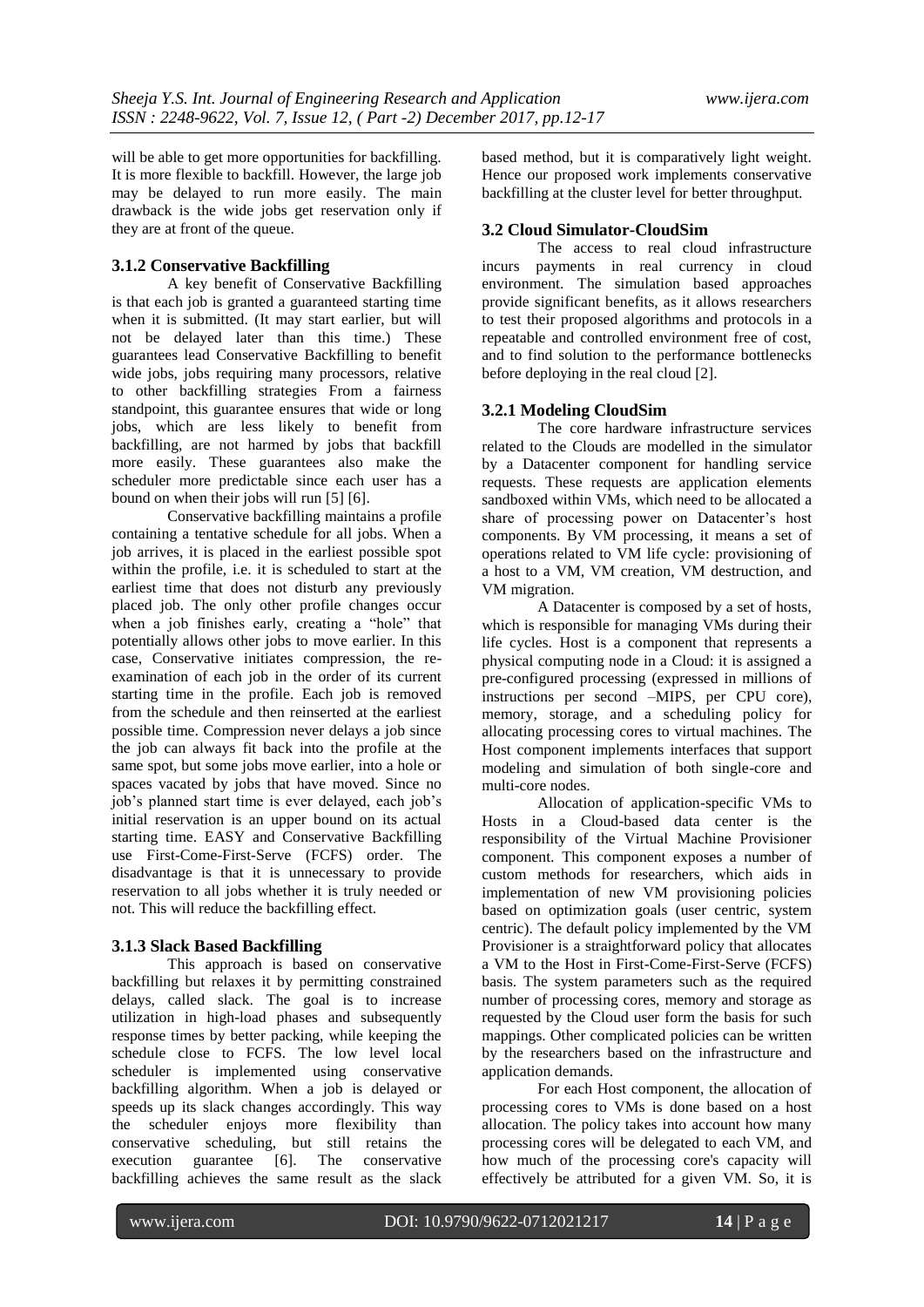possible to assign specific CPU cores to specific VMs (a space-shared policy) or to dynamically distribute the capacity of a core among VMs (timeshared policy), and to assign cores to VMs on demand, or to specify other policies.

# **3.2.2. Modeling VM Allocation**

One of the key aspects that make a Cloud computing infrastructure different from a Grid computing is the massive deployment of virtualization technologies and tools. Hence, as compared to Grids, we have in Clouds an extra layer (the virtualization) that acts as an execution and hosting environment for Cloud-based application services.

Hence, traditional application mapping models that assign individual application elements to computing nodes do not accurately represent the computational abstraction which is commonly associated with the Clouds. For example, consider a physical datacenter host that has single processing core, and there is a requirement of concurrently instantiating two VMs on that core. Even though in practice there is isolation between behaviors (a context) of both VMs, the amount of resources available to each VM is constrained by the total processing power of the host. This critical factor must be considered during the allocation process, to avoid creation of a VM that demands more processing power than the one available in the host, and must be considered during application execution, as task units in each virtual machine shares time slices of the same processing core.

To allow simulation of different policies under different levels of performance isolation, CloudSim supports VM scheduling at two levels: First, at the host level and second, at the VM level. At the first level, it is possible to specify how much of the overall processing power of each core in a host will be assigned to each VM. At the next level, the VMs assign specific amount of the available processing power to the individual task units that are hosted within its execution engine.

#### **IV. DESIGN**

The Development is divided into three modules. Fig.1 shows the components in cloud. Cloud computing environment can be virtualized as a collection of n datacenters. Upon which n hosts can be created and each host may contain m virtual machine with processing elements.

# **4.1 Meta Scheduler**

In CloudSim, Datacenter Broker component randomly selects the datacenter irrespective of their heterogeneity in hardware, software configuration and pricing schemes for usage. Then the broker maps the submitted cloudlets

to the created virtual machines in a circular fashion without considering the Processing Elements (PEs) required by the cloudlets.



**Fig. 1** Cloud Computing Components.

The proposed meta-scheduler that selects the datacenter based on user defined QoS specifications such as deadline and budget. For example if the user requirement is budget constrained, it tries to create as many VMs as possible in a datacenter which has reduced price and the remaining VMs in the other datacenters. Further the meta-scheduler identifies a VM with sufficient number of

Virtual CPUs (VCPUs) before mapping the cloudlet to VM and thus failure in cloudlet execution is avoided.

### **Algorithm**

- Step1.Create Datacenters
- Step2.Create processing elements (PEs) and host in the datacenters created in step1
- Step3. Create a Datacenter Characteristics object that stores the properties of a data center: architecture, OS, list of Machines, allocation policy: time- or space-shared, time zone and its price (G\$/Pe time unit).
- Step4. Submit the cloudlet (cloud application) that consists of the requirements of customer specification like the budget and deadline.
- Step5.Compare the parameters in step 4 with those were in datacenter and select an appropriate datacenter.

# **4.2 Low Level Local Scheduler**

The existing space shared local scheduler in CloudSim employs simple FCFS Policy. It is associated with each VM, which queues the newly arrived cloudlets, in case of non availability of required resources. When resources become free,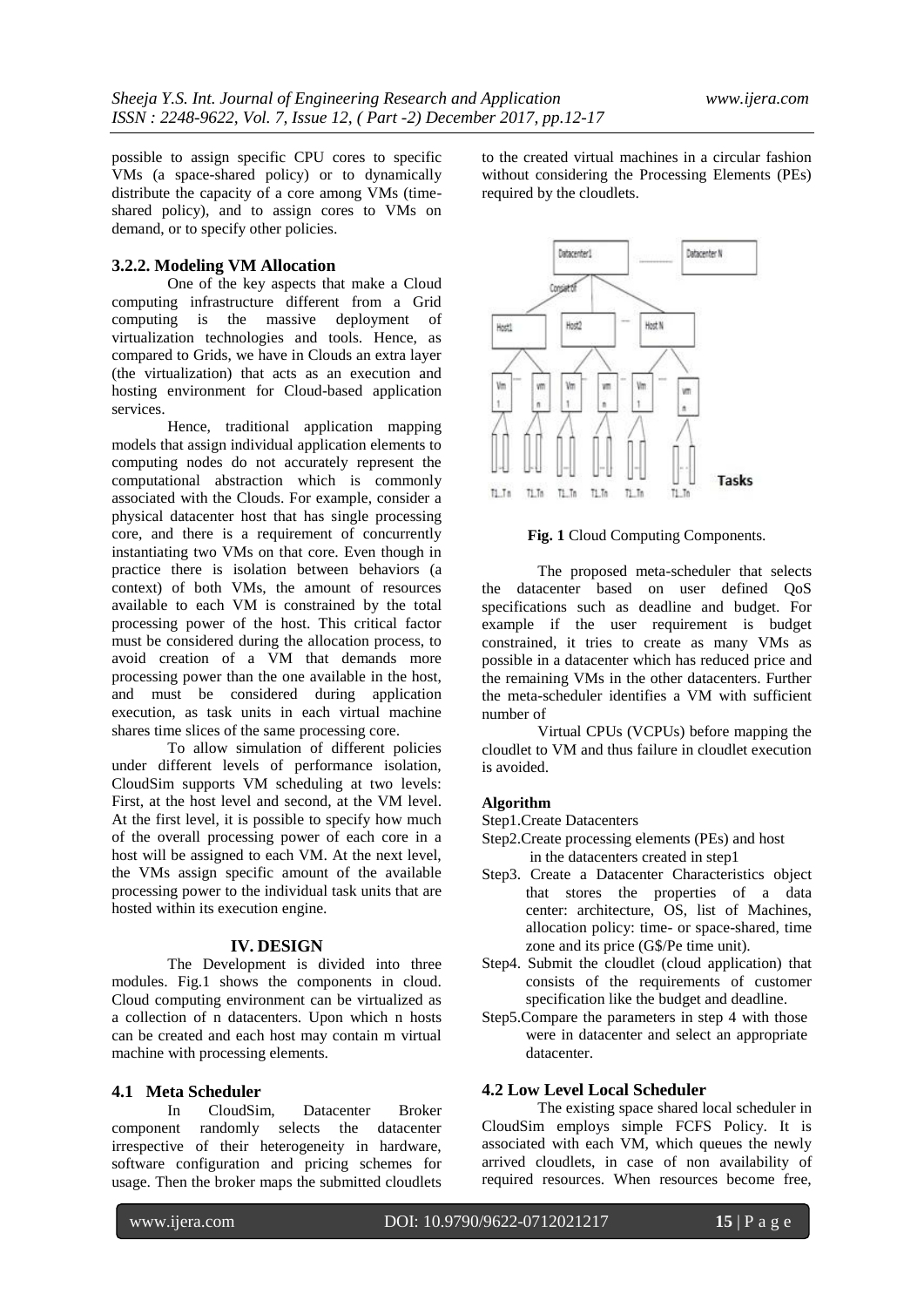only newly arrived cloudlets are served, but not the queued ones, hence they suffer from starvation.

The proposed Intra VM Scheduler uses Modified Conservative Backfilling method as the queuing policy. In this every queued job is given a guaranteed Earliest Start Time (EST) and the newly arrived cloudlets are backfilled, only when it does not affect the EST of the already queued cloudlets. This hard guarantee eliminates starvation of queued cloudlets also respecting FCFS. This is one of the typical requirements for real time jobs.

# **Algorithm**

- 1. Create a datacenter with one host
- 2. Create appropriate number of PEs in the host.
- 3. Submit cloudlets to Datacenter Broker
- with different arrival time
- 4. For each cloudlet in the queue

If the number of free PEs are greater than required PEs and if the EST doesn't affect cloudlet at front. Schedule this for execution Else put to waiting queue

5. Repeat step4 until all the cloudlets have been scheduled

### **4.3 Optimal VM Provisioner**

The simple VM Provisioner of the CloudSim chooses the host with less PEs in use, as the host for VM. This heuristics ensures load balancing. Nevertheless, many VM create requests fail, even though the required numbers of free PEs are available across various hosts.

The optimal VM Provisioner in the proposed system rectifies the said problem by optimally creating VMs in the hosts by ordering the request appropriately. The VM creation requests with more resources are allocated followed by the requests with fewer resources, thus minimizing the number of failures in VM creation.

#### **Algorithm**

1. Use any sorting method to sort the VM create request based on required number of PEs in ascending order.

2. Create VM in Host having required number of PEs.

## **V**. **RESULTS AND DISCUSSION**

The Proposed system is tested for a number of cloudlets. The Meta scheduler selects appropriate data center with DCID 2 and the low level local scheduler selects virtual machine (VMID 0) with suitable number of processing elements. Then it schedules the cloudlets to virtual machine. The low level local scheduler is tested with eight cloudlets numbered from Cl 0 to Cl 7. Each cloudlet requires processing elements 2, 3, 2, 1, 2, 5,2and 2 respectively. The datacenter selected is Datacenter2 with VM0.The Table.1 shows the details of scheduling of cloudlets and execution. The columns in the table are cloud (Cl) ID, number of processing elements(PE), datacenter (DC) ID, virtual machine(VM) ID, execution(Ex) time, start time and finish time.

| <b>rapic.</b> Deficiently Details |    |                |                |      |              |        |
|-----------------------------------|----|----------------|----------------|------|--------------|--------|
| C <sub>1</sub>                    | No | DC             | VM             | Ex.  | <b>Start</b> | Finish |
| ID                                | PE | ID             | ID             | Time | Time         | Time   |
| $\overline{0}$                    | 2  | 2              | 0              | 800  | 0.1          | 800.1  |
| 3                                 |    | 2              | $\overline{0}$ | 400  | 800.1        | 1200.1 |
| $\overline{2}$                    | 2  | 2              | 0              | 1200 | 80.1         | 1280.1 |
| 6                                 | 2  | 2              | 0              | 1200 | 1280.1       | 2480.1 |
| 4                                 | 2  | $\overline{2}$ | 0              | 2000 | 1200.1       | 3200.1 |
| 7                                 | 2  | 2              | 0              | 800  | 2480.1       | 3280.1 |
| 1                                 | 3  | 2              | 0              | 400  | 3280.1       | 4080.1 |
| 5                                 | 4  | 2              | 0              | 400  | 4080.1       | 4480.1 |

**Table.1** Scheduling Details

### **VI**. **CONCLUSION**

The paper proposed the enhancement of the existing scheduling strategy in the cloud environment by proposing a two-level scheduler optimizing scheduler. The implementation of an efficient Quality of Service (QoS) based Meta-Scheduler and Backfill strategy based light weight Virtual Machine Scheduler for dispatching jobs presented in the paper. The User centric metascheduler deals with selection of proper resources to execute high level jobs. The system centric Virtual Machine (VM) scheduler optimally dispatches the jobs to processors for better resource utilization**.** In addition, the novel optimized VM Provisioner for enhanced resource utilization is also implemented. This scheduler can be extend to include inter VM scheduling.

#### **REFERENCES**

- [1] Srikumar Venugopal , Rajkumar Buyya, [An](http://www.cloudbus.org/papers/datagrid_scheduling_jpdc2008.pdf)  [SCP-based Heuristic approach for Scheduling](http://www.cloudbus.org/papers/datagrid_scheduling_jpdc2008.pdf)  [Distributed Data-Intensive Applications on](http://www.cloudbus.org/papers/datagrid_scheduling_jpdc2008.pdf)  [Global Grids.](http://www.cloudbus.org/papers/datagrid_scheduling_jpdc2008.pdf)*Journal of Parallel and Distributed Computing*, *Vol 68(4),* 2008.pp. 471-487
- [2] Anton Beloglazo, Rajkumar Buyy[a,Energy](http://www.cloudbus.org/papers/EnergyEfficientVMAllocation-CCGrid2010.pdf)  [Efficient Allocation of Virtual Machines in](http://www.cloudbus.org/papers/EnergyEfficientVMAllocation-CCGrid2010.pdf)  [Cloud Data Centers,](http://www.cloudbus.org/papers/EnergyEfficientVMAllocation-CCGrid2010.pdf) *Proceedings of the 10th IEEE/ACM International Symposium on Cluster Computing and the Grid* (CCGrid ), Melbourne, Australia, 2010.
- [3] Anton Beloglazov, Rajkumar Buyya, Young Choon Lee, and Albert Zomaya, [A](http://www.cloudbus.org/papers/GreenCloudTaxonomy2011.pdf)  [Taxonomy and Survey of Energy-Efficient](http://www.cloudbus.org/papers/GreenCloudTaxonomy2011.pdf)  [Data Centers and Cloud Computing Systems,](http://www.cloudbus.org/papers/GreenCloudTaxonomy2011.pdf) *Advances in Computers*, *Vol 82*, 2011.pp.47- 111